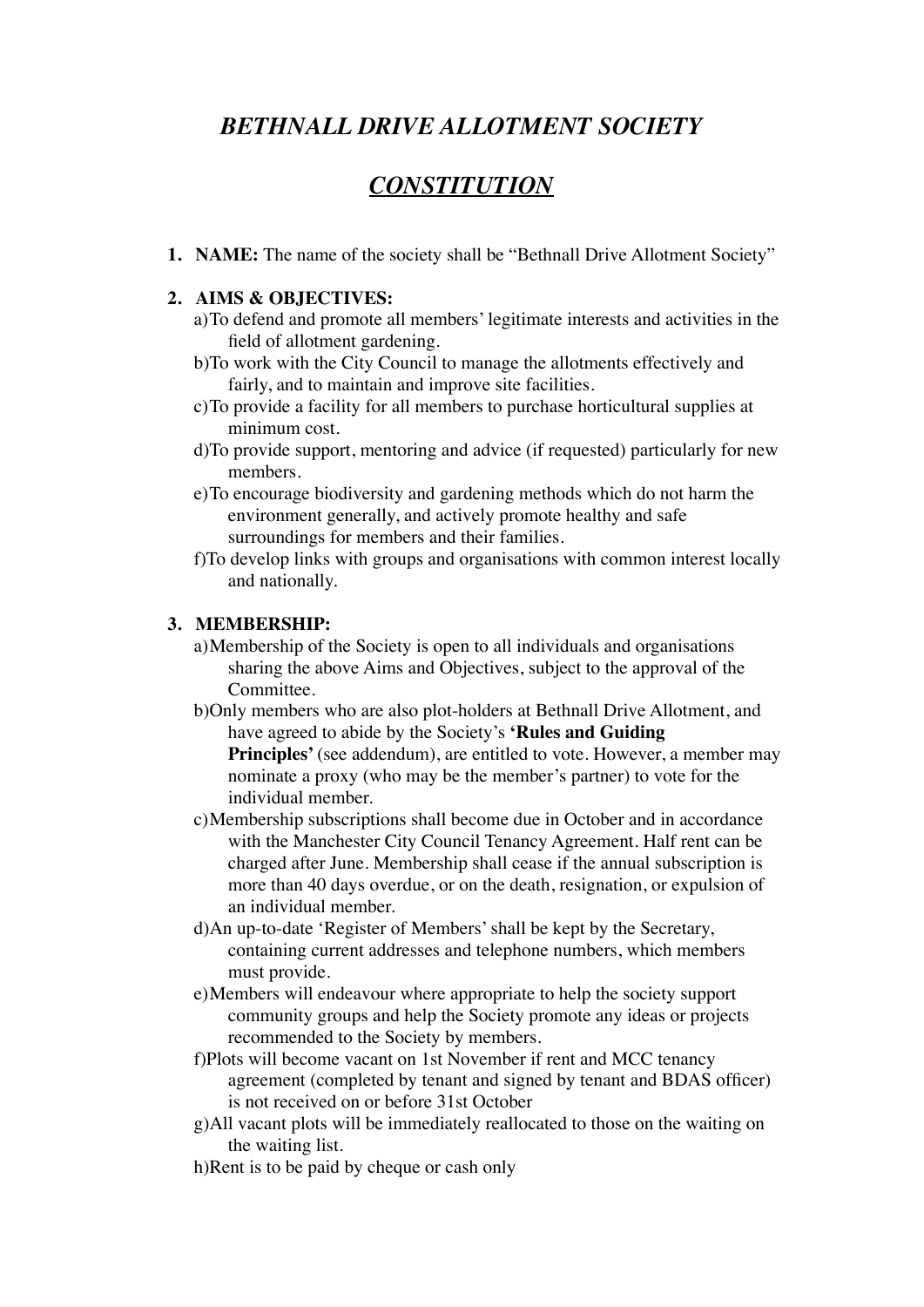i)2 copies of MCC tenancy agreement will be provided by BDAS to all tenants j)Carpet is not to be used on site for any purposes

## **1. MEETINGS:**

- a) Annual General Meeting (**AGM**): To be held between 1 April and 31 May each year, after at least 28 days notice to all members, to receive audited accounts, and reports by Officers and Committee, to elect new Officers and Committee, and to consider any other matters relevant to an annual meeting.
- b) Extra-ordinary General Meeting (**EGM**): May be held within 28 days of a request in writing from at least 5 voting members, to the Committee, who may also call such a meeting with 28 days notice to members if they deem it necessary.
- c) The quorum for all General meetings shall be 10% of members entitled to vote. Other members may attend the meetings and speak. The Chairperson shall have a casting vote.

## **2. OFFICERS & COMMITTEE:**

- a) The voting members present at the AGM shall elect a Chairperson, Secretary, and Treasurer as officers of the Society, plus up to five other members, to form a Management Committee, and shall also appoint an auditor, who must not be a Committee member.
- b) All officers and committee members shall relinquish office each year, but be eligible for re-election.
- c) The Committee shall have the power to co-opt further members, in the event of vacancies arising or special circumstance, and to appoint subcommittees and two Site Officers as necessary.
- d) After election, the officers shall carry out the business of the Society, subject to the approval of the Committee, which shall meet to discuss business at least four times a year, with a quorum of three.
- e) Minutes of all meetings shall be kept, and be available for scrutiny by any member.

### **3. FINANCE:**

- a) The Society shall have an appropriate bank account, payment from which must be authorised by the Treasurer and one of the two co-signers
- b) Payments to the Society should only be taken by the Secretary, Treasurer or Site Officers, and a record shall be kept of all monies so received.
- c) The Treasurer shall prepare a brief summary of the Society's finances for each Committee meeting, and a detailed, audited, annual Statement of Accounts for the AGM.
- d) Any substantial or accumulated surplus of income over expenses shall be used for the benefit of the Society.

### **4. AFFILIATIONS:**

The Society may affiliate to any organisation sharing its Aims and Objectives; such affiliations to be decided by the Committee, and ratified by the Annual General Meeting.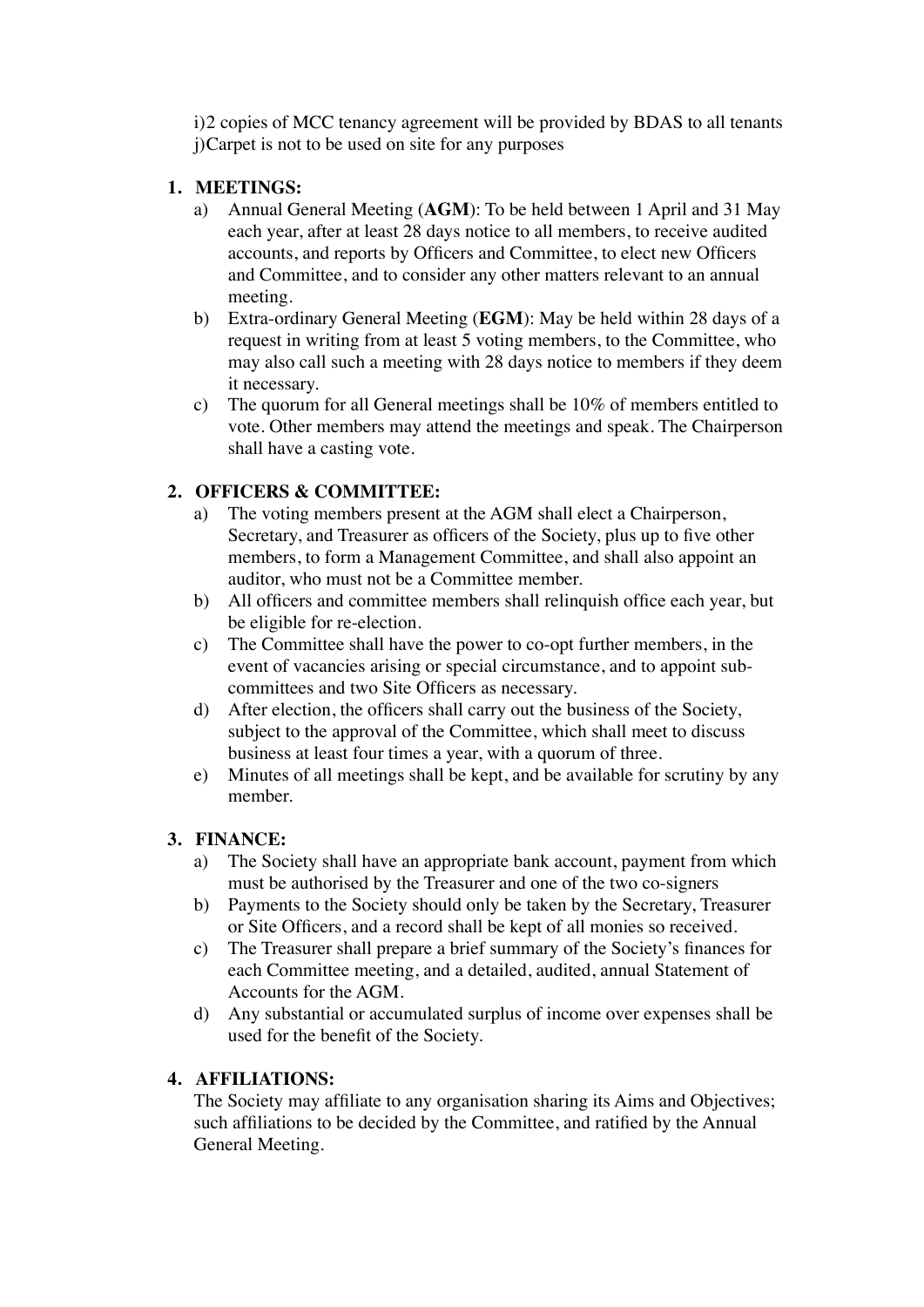#### **5. APPEALS:**

Any voting members wishing to challenge a decision made by Officers of the Society or the Committee (e.g. in the event of expulsion from the Society), may

initially appeal to the Chairperson of the Committee, who will raise the matter at a Committee meeting, and if still not satisfied, may appeal to the society who will advise on the appropriate procedures.

a) As a request to the City Council to terminate the tenancy will automatically follow expulsion, the plot-holder may only appeal to the City Council against termination of tenancy.

#### **6. AMENDMENTS:**

This constitution may only be revised or amended by a majority of those members entitled to vote (i.e. plot-holders) present at a General Meeting of the Society, all members having been notified of the proposed change at least twenty-eight days before the meeting.

## **7. EQUAL OPPORTUNITIES**

The (Allotment Association) operates an equal opportunities policy for all existing members, and for those wishing to become members and will avoid any discrimination on the grounds of Age, Disability, Gender reassignment, Marriage and civil partnership, Pregnancy and maternity, Race, Religion and belief, Sex and Sexual orientation in accordance with the Equality Act of 2010.

### **8. DISSOLUTION:**

The Society shall only be dissolved by a motion passed by, and attested to by the signatures of at least majority of the voting members. Any assets or surplus funds on dissolution shall be distributed equally among the voting members, or handed over to another group or organisation with similar aims, as might be recommended by the Association of Manchester Allotment Societies, as agreed by a majority of members present.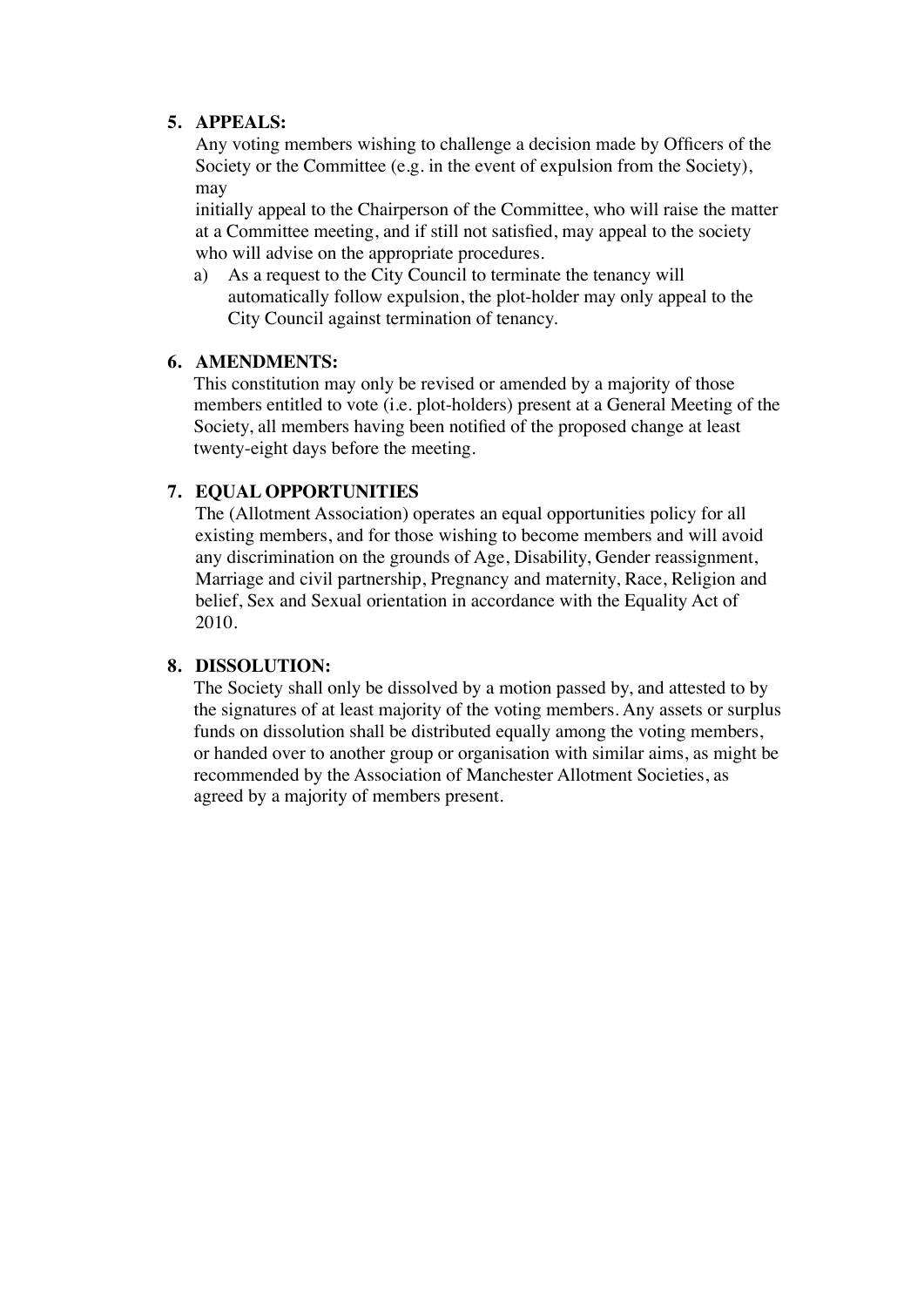# **BETHNALL DRIVE ALLOTMENT SOCIETY –**

## **RULES AND GUIDING PRINCIPLES**

- 1. The Society aims to promote and defend all its members' legitimate interests in the field of allotment gardening.
- 2. Members are expected to act at all times in the best interests of the Society, and should avoid any action or activity which could cause annoyance or grievance to other members, or to the local community.
- 3. The Society accepts in full the **'General Conditions under which Allotment Gardens are to be Cultivated'**, as set out in the Tenancy Agreement issued by Manchester City Council to all new plot-holders, and advises all members to become familiar with these conditions, and to abide by them.
- 4. The Committee of the Society, elected at an A.G.M. shall be responsible for administering and enforcing these rules, together with the following Society rules, approved at a General Meeting of members.
	- (i) Burning is not permitted on site.
	- (ii) Members are encouraged to bring along with them, their families and friends, but are responsible for their behaviour on site, particularly that of children, who should not be allowed to cause annoyance to other members and must remain on the plot.
	- (iii) Members may bring dogs on site, provided they are on a lead, and any fouling of paths is cleaned immediately. Only if the member's plot has a secure perimeter fence, and on the plot under control, may the dog be allowed off the lead.
	- (iv) Members are expected to preserve the security of the site, by locking gates both on entering and leaving, and by challenging strangers to identify themselves as members.
	- (v) Members are not allowed on another member's plot without permission, unless dealing with a genuine emergency.
	- (vi) All tenants to remove individual waste and not to leave waste in common areas
	- (vii) Usage of paths Tenants to use allocated communal path only and not paths on other members plot(s)
	- (i) Members giving up their plots should notify the secretary with one weeks notice, and return their key to the Secretary within one week.
	- (ii) When a plot becomes vacant, existing members shall normally have the opportunity to ask the Secretary for an exchange of plots, or an additional plot,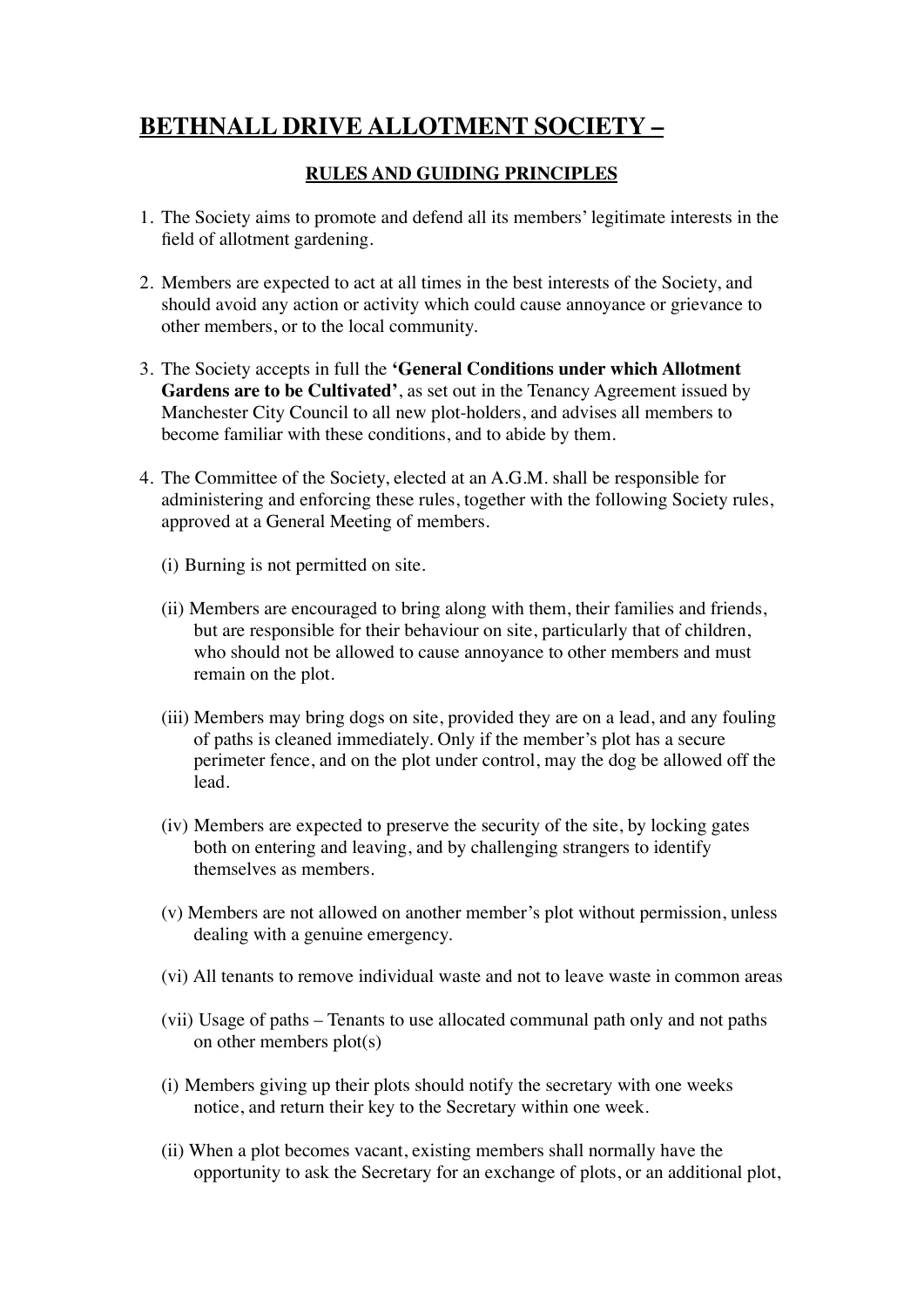with a maximum of 450 square yards (376 square metres) per member, before the plot is offered to new applicants.

- (iii) Chemical weed killers, fertilizers and pesticides are not to be used onsite
- (iv) The Secretary shall keep a waiting list of plots, allocating vacant plots in accordance with the waiting list and subject to the approval of the Committee in any case of dispute.
- 5. Vehicles on site MUST not be driven at speeds above 5mph

6. It is at desire of the society that all members will engage with each other whilst at the allotment.

7. Associate membership at a cost of half the annual membership is to be paid by all members adult guests who regularly assist with the cultivating the members plot. This shall be limited to 1 Associate Member per tenant and the committee have the authority to not accept an Associate Member if they feel the potential member may not be suitable for Bethnall Drive Allotments. This is valid for the period of the tenancy only and the Associate Members name can only be changed in exceptional circumstances

8. The named tenant who takes on the responsibility of the of the community plot is responsible for the actions of all community plot members, guests and frequent visitors. The community plot must present in full and have complete agreement with the BDAS committee the following:

- (i) A copy of insurance documentation for review by the BDAS Committee
- (ii) A copy of the community plots constitution and agreed guiding principles which must also take account of the BDAS guiding principles
- (iii) An agreed contribution to the upkeep and maintenance of the BDAS communal items and areas with the inclusion of but not exclusively; cabins, storage areas, water storage facilities etc.
- (iv) The community plot is for all members to utilise and share all produce
- (v) The community plot is managed by the committee

9. A key deposit is required for each additional key and the cost of the key is to be paid by the tenant. A maximum of 1 additional key per tenant.

10. Permission to have deliveries stored in/on communal areas must be obtained in writing from the committee.

11. Tenants must be onsite whilst guests are onsite

12. For a tenancy agreement to be valid it must be completed in full and signed

13. Associate members must not bring guests onsite except in exceptional circumstances and permission must be obtained from the committee.